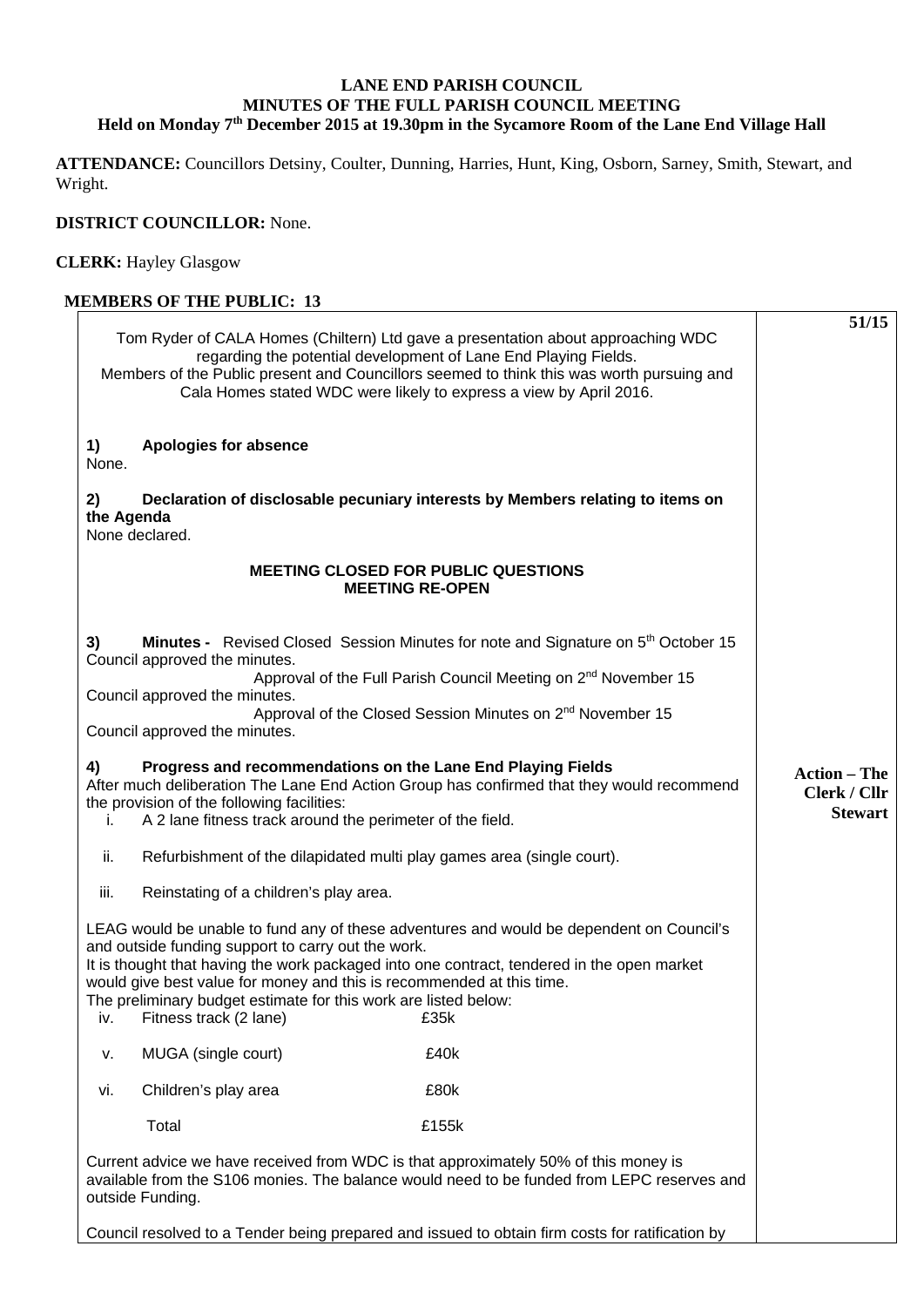| Council March/April 16.<br>It was also noted that the current clubhouse is in a bad condition. The Parish Council will meet<br>with key members of the football team and LESA to discuss if remedial works can be done in<br>the short term.                                                                                                                                                                                                                 | 52/12<br><b>Action - Clerk</b>       |
|--------------------------------------------------------------------------------------------------------------------------------------------------------------------------------------------------------------------------------------------------------------------------------------------------------------------------------------------------------------------------------------------------------------------------------------------------------------|--------------------------------------|
| <b>LEYCC / Playing Fields</b><br>5)<br>Cllr Wright requested this was deferred until a future meeting.                                                                                                                                                                                                                                                                                                                                                       |                                      |
| <b>PACE Project</b><br>6)<br>The initial research for The Playing Fields was carried out by David Lett of New Meaning. Mr<br>Lett has approached BCC, Red Kite and the Parish Council with a suggestion to donate his<br>outstanding fee of £6000 to a 'Champion' whose task would be engender continued community<br>interest in the Playing Fields.                                                                                                        | <b>Action - Clerk</b>                |
| <b>Matters Arising</b><br>7)<br>None.                                                                                                                                                                                                                                                                                                                                                                                                                        |                                      |
| Finance -<br>Approval of payment of Accounts for December 2015<br>8)<br>i)<br>Council approved expenditure.                                                                                                                                                                                                                                                                                                                                                  |                                      |
| Proposed draft budget & Precept 2016/17<br>ii)<br>Council noted the draft budget and suggested minor modifications on several budget lines.<br>Council awaits confirmation from WDC re the LCTS Support Grant.                                                                                                                                                                                                                                               | <b>Action – Clerk</b>                |
| Donation to the Open Spaces Society<br>iii)<br>Having already made a donation to the Open Spaces Society this financial year, Council<br>decided to defer this to a future meeting.                                                                                                                                                                                                                                                                          | <b>Action - Clerk</b>                |
| 9)<br><b>Replacement of road sign</b><br>BCC asked if the Parish Council would like them to install a new sign as you enter the village<br>from Sands. The 'Kill your Speed' sign must be taken away as they are no longer valid.<br>Council resolved to a the installation of a new sign to state:                                                                                                                                                          | <b>Action - Clerk</b>                |
| 'LANE END                                                                                                                                                                                                                                                                                                                                                                                                                                                    |                                      |
| Twinned with St Pierre d Oleron                                                                                                                                                                                                                                                                                                                                                                                                                              |                                      |
| Please drive carefully through our Village'.                                                                                                                                                                                                                                                                                                                                                                                                                 |                                      |
| <b>Chiltern Rangers Community Minibus</b><br>10)<br>Chiltern Rangers CIC is an organisation that provides the use of a community mini bus.                                                                                                                                                                                                                                                                                                                   | <b>Action - Cllr</b><br><b>Smith</b> |
| Users are requested to join a minibus membership scheme, which has an annual charge of £25.<br>Thereafter, the bus can be hired at a flat rate of £60 (incl. VAT) per day. This covers insurance<br>and breakdown and the minibus should be returned with a full fuel tank.                                                                                                                                                                                  |                                      |
| The drivers would need to be sourced from a team of volunteers between the ages of 21-75,<br>have been driving for at least 2 years and have undertaken MIDAS training.                                                                                                                                                                                                                                                                                      |                                      |
| CIIr Smith will draft a letter to all local organisations to establish if there is interest. This will be<br>brought back to Council for consideration at a future meeting.                                                                                                                                                                                                                                                                                  |                                      |
| M40 Group<br>11)<br>The M40 Group has achieved an agreement with the Highway Agency for the installation of<br>barriers. It is expected that these might be installed in 2017/18.<br>The Parish Council wanted to express thanks to Ken Edwards and his Committee for all their<br>work on this important issue.                                                                                                                                             |                                      |
| 12)<br><b>Pond Cottage</b><br>It was reported to the meeting in open session that at the previous meeting on 2nd November<br>2015 Council had determined in Closed Session that it would sell a small strip of land on<br>Moorend Common which was immediately adjacent to Pond Cottage to the owner of Pond<br>Cottage. This decision had been taken in accordance with the powers that that Council has to<br>sell land under Section 127 of the LGA 1972. | <b>Action - Clerk</b>                |
| The decision was based on legal and professional advice received by Council in terms of                                                                                                                                                                                                                                                                                                                                                                      |                                      |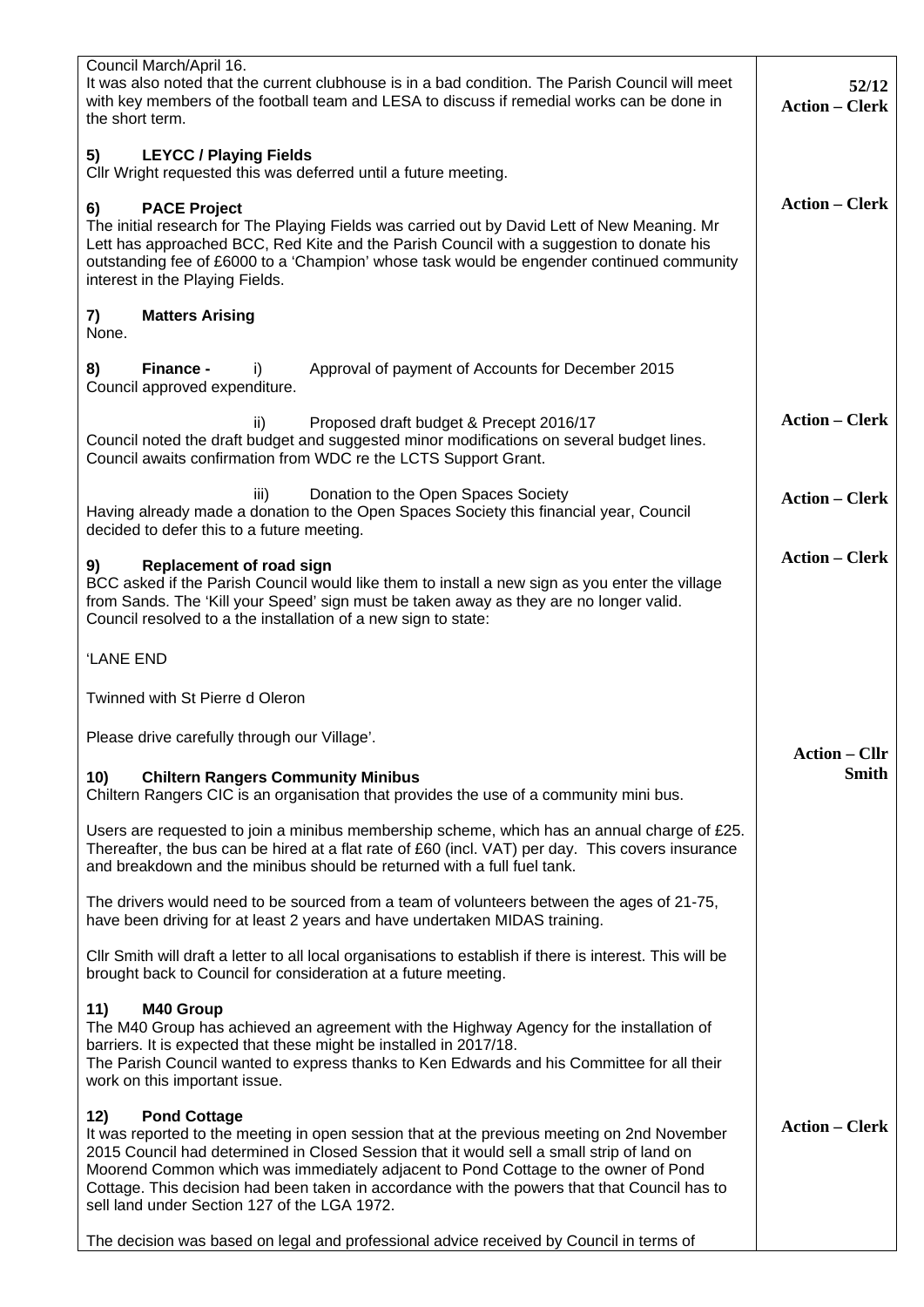| avoiding a potentially protracted and expensive legal action regarding a minor boundary dispute.                                                                                                                                                                                                                                                                                                                                                                                                                                                                                            |                       |
|---------------------------------------------------------------------------------------------------------------------------------------------------------------------------------------------------------------------------------------------------------------------------------------------------------------------------------------------------------------------------------------------------------------------------------------------------------------------------------------------------------------------------------------------------------------------------------------------|-----------------------|
| In taking this decision, Council had reaffirmed that it was their intention at all times to protect the<br>integrity of the Common and if in the future there was any substantial encroachment it would not<br>hesitate to take any necessary legal action.                                                                                                                                                                                                                                                                                                                                 | 53/15                 |
| 13)<br><b>Grass Cutting / Devolved Services</b><br>The Grass Cutting Working Group presented the following recommendations to Council:                                                                                                                                                                                                                                                                                                                                                                                                                                                      |                       |
| The Group had agreed that in general terms the performance of the existing contractor was very<br>good. It was noted that there had been one or two instances where relatively minor issues had<br>arisen but that these had been quickly addressed once they had been raised with the<br>contractor. The Group also agreed that there seemed to be a generally good level of satisfaction<br>with the existing grass cutting regime in that very few complaints or adverse comments had<br>been received from parishioners throughout the duration of the contract.                        | <b>Action - Clerk</b> |
| It was noted that whilst there were potential advantages in periodically market testing for the<br>delivery of contracted services, there was no actual obligation to do so at any prescribed or set<br>intervals. It was also further noted that there were potential advantages in retaining the same<br>contractor if general performance levels were satisfactory.                                                                                                                                                                                                                      |                       |
| The Working Group felt that consideration also needed to be given to the Council's decision to<br>take on Devolved Services from Buckinghamshire County Council in that this would clearly<br>require additional grass cutting to be undertaken as well as some other work including hedge<br>trimming, siding out, weed killing and maintaining Footpaths.                                                                                                                                                                                                                                 |                       |
| The Group had concluded that in taking on Devolved Services there was a lack of local<br>knowledge in terms of what was exactly involved and there would inevitably be a steep learning<br>curve in the first year or two. In this respect there would also inevitably be a degree of trial and<br>error in determining the best way to deliver the services that had been devolved. However, and<br>notwithstanding this, the Group had reached a view that there would be clear advantages in<br>integrating the new grass cutting responsibilities with the main grass cutting contract. |                       |
| On this basis, and with respect to grass cutting, the Group determined that:                                                                                                                                                                                                                                                                                                                                                                                                                                                                                                                |                       |
| The incorporation of Devolved Services, and the uncertainties surrounding this, provided<br>exceptional grounds to give consideration to retaining the existing contractor for a further limited<br>period. As such, and noting the good levels of performance of the existing contractor, it was<br>agreed that a recommendation should be made to retain this contractor for a further period of 2<br>years subject to the provision of an acceptable quote for the delivery of the same work that is<br>undertaken in the existing contract.                                             |                       |
| In addition, and noting that the existing contract included a small proportion of land not in the<br>Council's ownership, it was agreed that a recommendation should be made to continue the<br>grass cutting of these areas for at least a period of a further 2 years.                                                                                                                                                                                                                                                                                                                    |                       |
| It was further agreed to recommend that the existing contractor should be invited to tender for<br>the new grass cutting responsibilities arising from Devolved Services.                                                                                                                                                                                                                                                                                                                                                                                                                   |                       |
| Finally, and in relation to the other new responsibilities arising from Devolved Services, it was<br>agreed that :                                                                                                                                                                                                                                                                                                                                                                                                                                                                          |                       |
| Noting the scale implied by the scope and specification of these new responsibilities, and the<br>limited funds provided, it was agreed to recommend that the Council should adopt a generally<br>reactive approach to these new responsibilities. In terms of hedge flailing specifically, it was<br>however agreed to recommend that a general priority should be given to main roads and<br>junctions.                                                                                                                                                                                   |                       |
| It was further agreed to recommend that Council should identify a number of "preferred<br>contractors" able to undertake the work required and agree in advance rates for doing so. It was<br>noted that for certain tasks this could potentially include the contractor undertaking the grass<br>cutting.                                                                                                                                                                                                                                                                                  |                       |